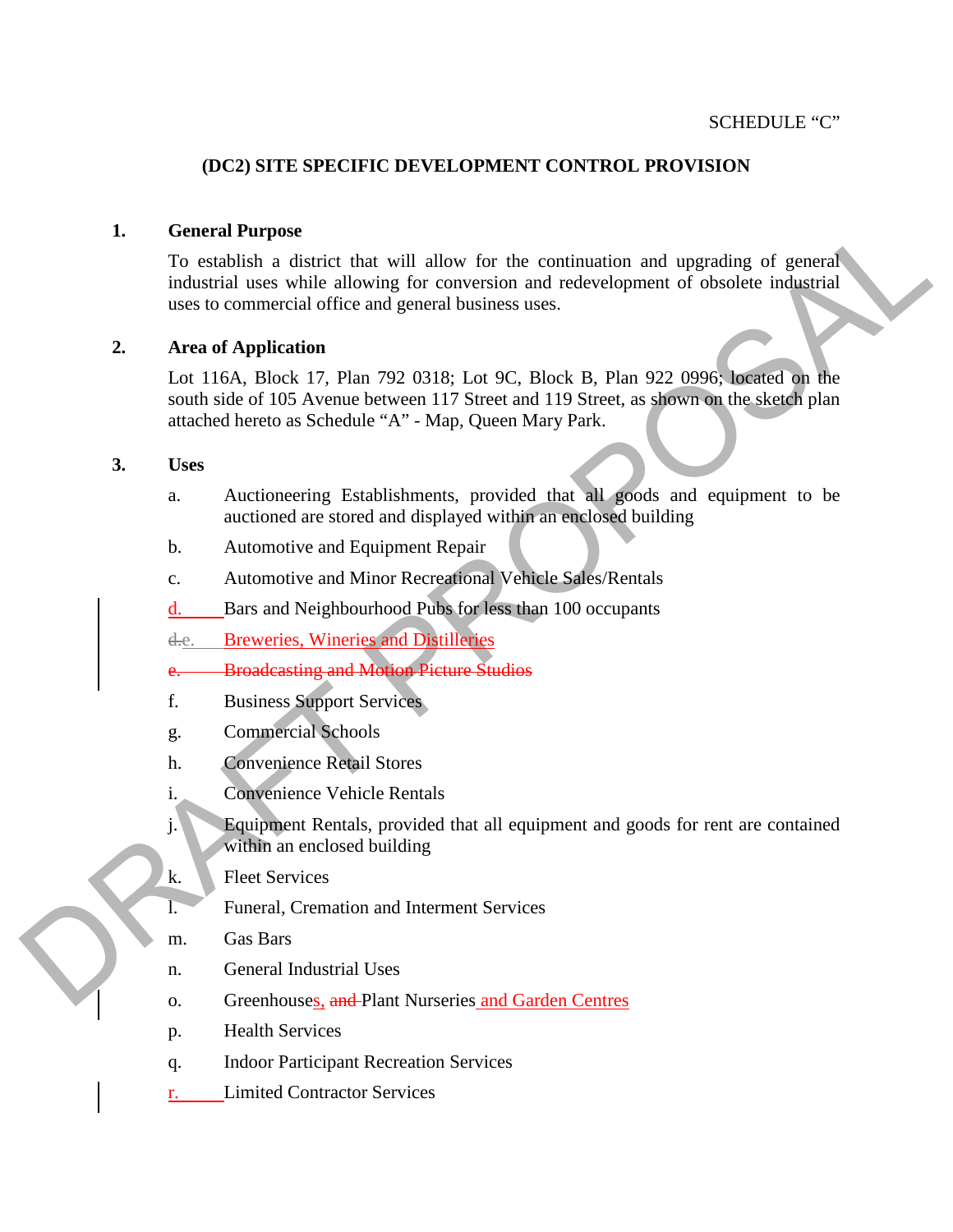**Example 2018**<br>
While Catering Food Services<br>
W. Mobile Catering Food Services<br>
W. Professional, Hunnelia and Office Support Services<br>
2. Proposition Hundrid and Office Support Services<br>
2. Rapid Dive Through <u>Velicle</u> Se s. Major Service Stations r.t. Media Studios s.u. Minor and Major-Service Stations **Minor Eating and Drinking Establishments** u. Minor Veterinary Clinics v. Mobile Catering Food Services w. Non-Accessory Parking x. Professional, Financial and Office Support Services y. Rapid Drive Through Vehicle Services z. Recycling Depots aa. Religious Assembly, excluding rectories, manses, dormitories, convents, monasteries, and other residential buildings bb. Restaurants cc. Specialty Food Services ee.dd. Veterinary Services dd. Vehicle Body Repair and Paint ee. Warehouse Sales

# **4. Development Criteria**

- a. Notwithstanding Section. 720.3 (2) of the Zoning Bylaw, no Site Plan is appended to this Provision.
- b. The maximum floor area ratio shall be 3.0.
- c. A minimum yard with an average depth of not less than 3.0 m shall be required where a site abuts a public roadway, other than a lane, except that no yard shall be required for that portion of an existing building which abuts the property line. The required minimum yard may be provided through a continuous, uniform building setback, from the property line, or through variations in building setback, provided that the yard is not less than 1.0 m at the narrowest point.
- d. In addition to the yard requirements in Clause (b) above, the Development Officer may require an additional setback for that portion of any development which exceeds 14 m in height in order to protect the privacy of development in any adjacent Residential District. The Development Officer shall not require a total setback greater than the height of the building.
- e. No parking, loading, trash collection, outdoor service or display area shall be permitted within a required yard. Loading, storage, and trash collection areas shall be located to the rear or sides of the principal building and shall be screened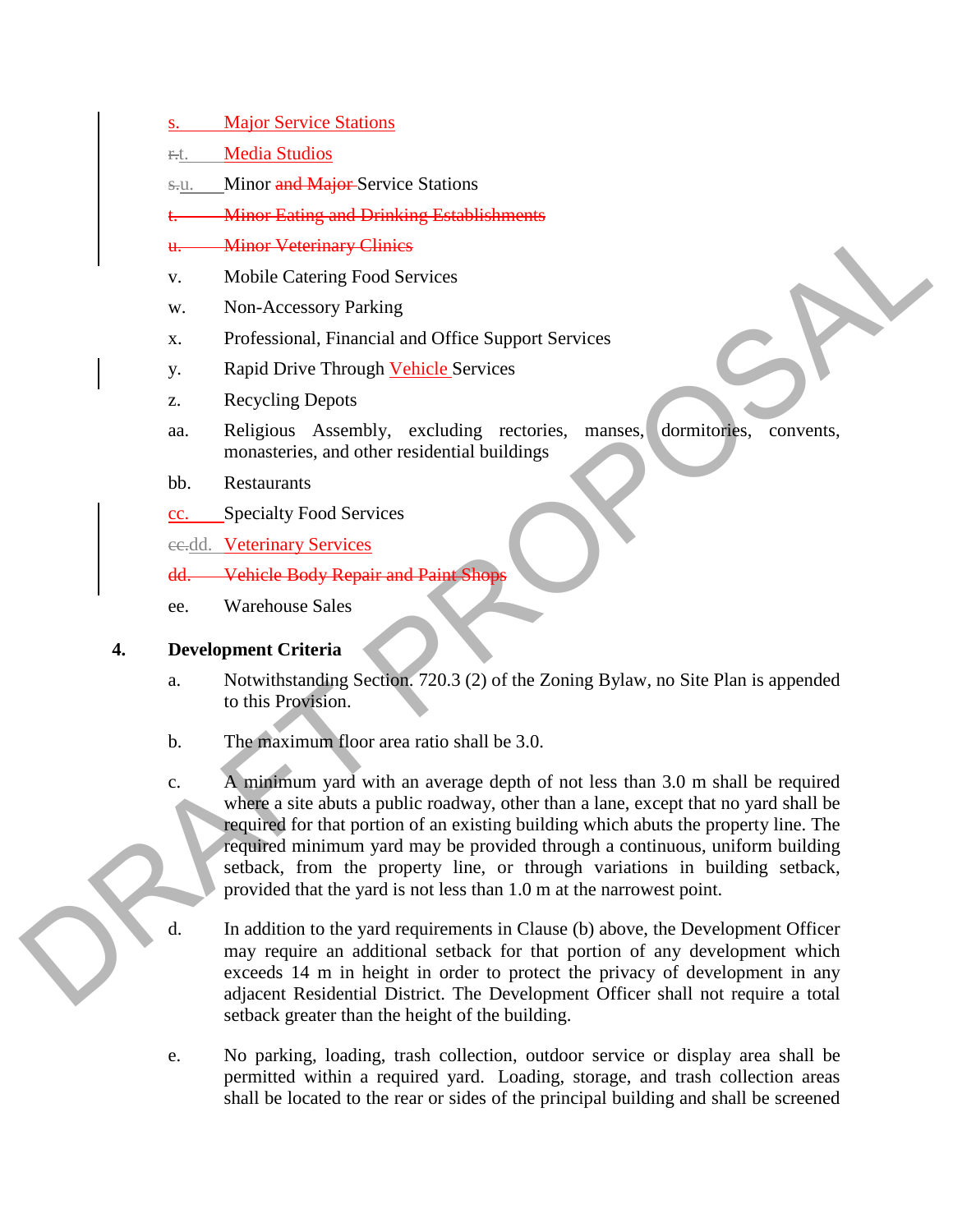from the view of adjacent sites, public roadways or light rail transit lines in accordance with the provisions of Section 69.3 of the Land Use Bylaw. If the rear

ORAFT PROPOSAL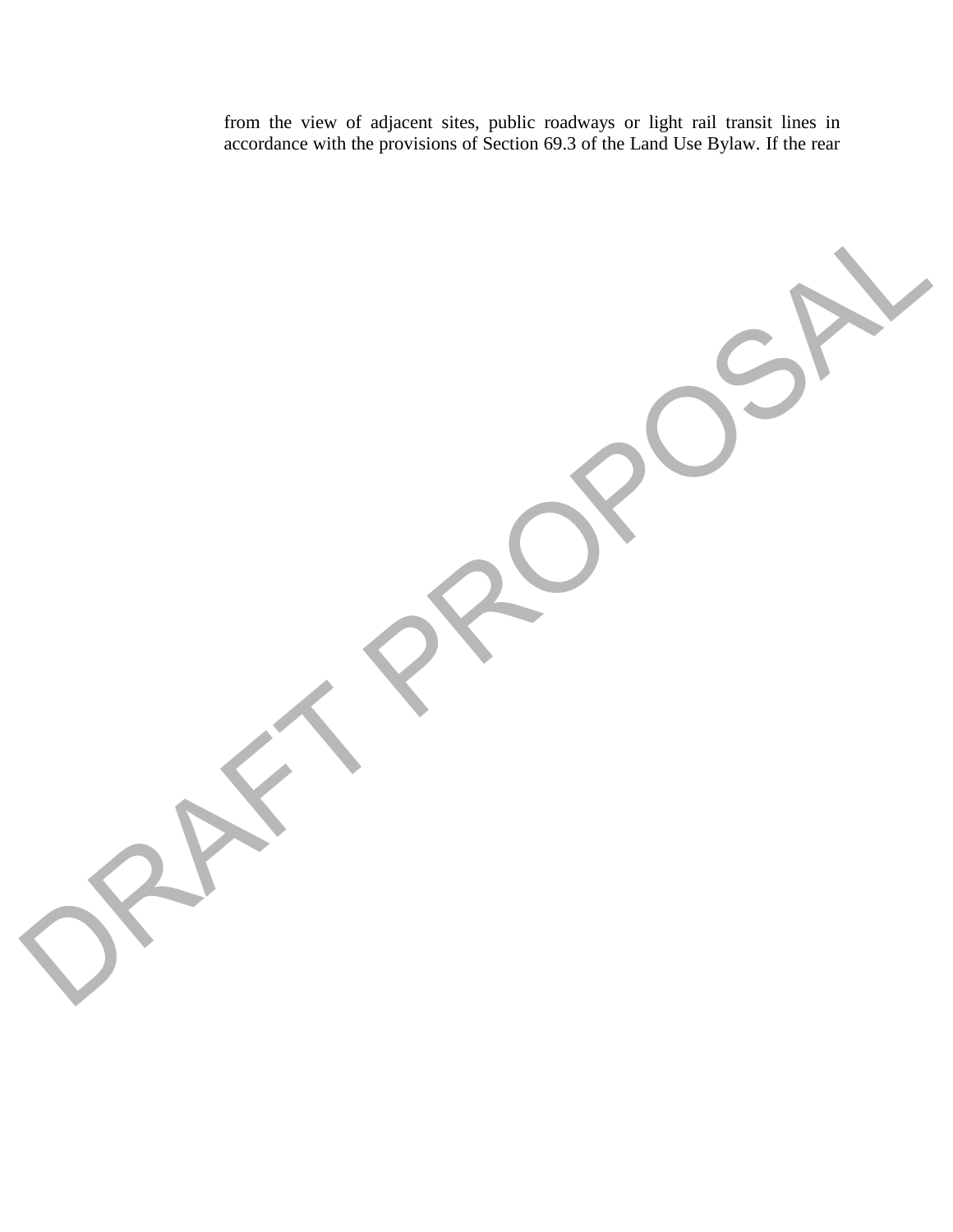or sides of a site are used for parking and/or an outdoor service or display area, and abuts a Residential District or a lane serving a Residential District, it shall be screened in accordance with the provisions of Section 69.3 of the Land Use Bylaw.

- f. The maximum building height shall not exceed 23.0 m nor 6 storeys.
- g. The following regulations shall apply to Convenience Vehicle Rentals developments:
	- i. All storage, display or parking areas shall be hardsurfaced in accordance with Section 67.3 of the Land Use Bylaw.
	- ii. All display areas which abut a Residential District or a lane serving a Residential District shall be screened in accordance with the provisions of Section 69.3, Clause (4) of the Land Use Bylaw.
	- iii. Lighting for the display areas shall be mounted on lamp standards and no exposed bulbs or strings of lights shall be used.
- Bylaw.<br>
1914 Entertainment building height shall and exceed 23.0 m or 6 storeys.<br>
The findlewing regulations shall apply to Convenience Vehicle Kanada developments<br>
1. All storeys, disply or packing areas shall be hardsur h. Automotive and Minor Recreational Vehicle Sales/Rentals shall comply with provisions of this DC5 District for Convenience Vehicle Rentals developments, and the size, location, screening and landscaping of the outdoor vehicular display area shall be subject to the approval of the Development Officer, who shall ensure that development of the site is compatible with the appearance and site design of surrounding developments.
	- i. The minimum gross floor area for a Warehouse Sales establishment shall not be less than 1000 sq. m unless at least fifty percent of the gross floor area of the establishment is used for warehousing or storage of the goods sold or distributed from the establishment.
	- j. Developments in this district shall be evaluated with respect to compliance with the General Development Regulations of Sections 50 to 79, inclusive, of the Land Use Bylaw.
	- k. Vehicular Oriented Uses shall be developed in accordance with Section 82 of the Land Use Bylaw.
	- l. Signs shall be allowed in this district as provided for in Schedule 79H and in accordance with the general provisions of Sections 79.1 to 79.9, inclusive, of the Land Use Bylaw.
	- m. General Industrial Uses must meet the performance standards for the Industrial Business (IB) District, Section 73 of the Land Use Bylaw.